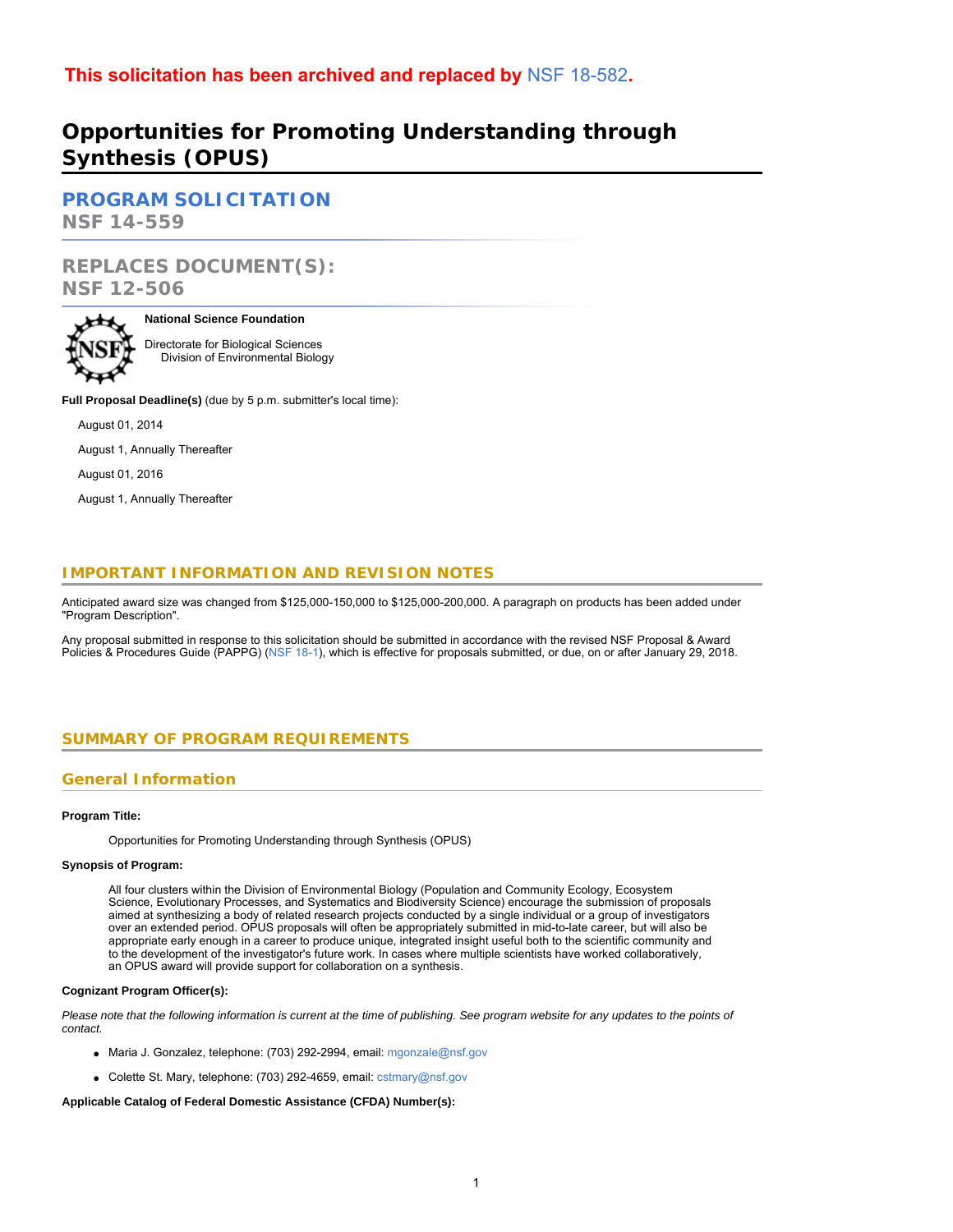### 47.074 --- Biological Sciences

### **Award Information**

#### **Anticipated Type of Award:** Standard Grant

#### **Estimated Number of Awards:** 6 to 8

annually; anticipated award size is \$125,000 - \$200,000.

**Anticipated Funding Amount:** \$750,000 to \$1,200,000

per year, pending the availability of funds.

### **Eligibility Information**

#### **Who May Submit Proposals:**

The categories of proposers eligible to submit proposals to the National Science Foundation are identified in the *NSF Proposal & Award Policies & Procedures Guide* (PAPPG), Chapter I.E.

#### **Who May Serve as PI:**

There are no restrictions or limits.

#### **Limit on Number of Proposals per Organization:**

There are no restrictions or limits.

### **Limit on Number of Proposals per PI or Co-PI:**

There are no restrictions or limits.

### **Proposal Preparation and Submission Instructions**

#### **A. Proposal Preparation Instructions**

- **Letters of Intent:** Not required
- **Preliminary Proposal Submission:** Not required
- **Full Proposals:**
	- Full Proposals submitted via FastLane: *NSF Proposal and Award Policies and Procedures Guide* (PAPPG) guidelines apply. The complete text of the PAPPG is available electronically on the NSF website at:
	- [https://www.nsf.gov/publications/pub\\_summ.jsp?ods\\_key=pappg.](https://www.nsf.gov/publications/pub_summ.jsp?ods_key=pappg)
	- Full Proposals submitted via Grants.gov: *NSF Grants.gov Application Guide: A Guide for the Preparation and Submission of NSF Applications via Grants.gov* guidelines apply (Note: The *NSF Grants.gov Application Guide* is available on the Grants.gov website and on the NSF website at: [https://www.nsf.gov/publications/pub\\_summ.jsp?](https://www.nsf.gov/publications/pub_summ.jsp?ods_key=grantsgovguide) [ods\\_key=grantsgovguide](https://www.nsf.gov/publications/pub_summ.jsp?ods_key=grantsgovguide)).

### **B. Budgetary Information**

**Cost Sharing Requirements:**

Inclusion of voluntary committed cost sharing is prohibited.

**Indirect Cost (F&A) Limitations:**

Not Applicable

**Other Budgetary Limitations:**

Other budgetary limitations apply. Please see the full text of this solicitation for further information.

#### **C. Due Dates**

**Full Proposal Deadline(s)** (due by 5 p.m. submitter's local time):

August 01, 2014

August 1, Annually Thereafter

August 01, 2016

August 1, Annually Thereafter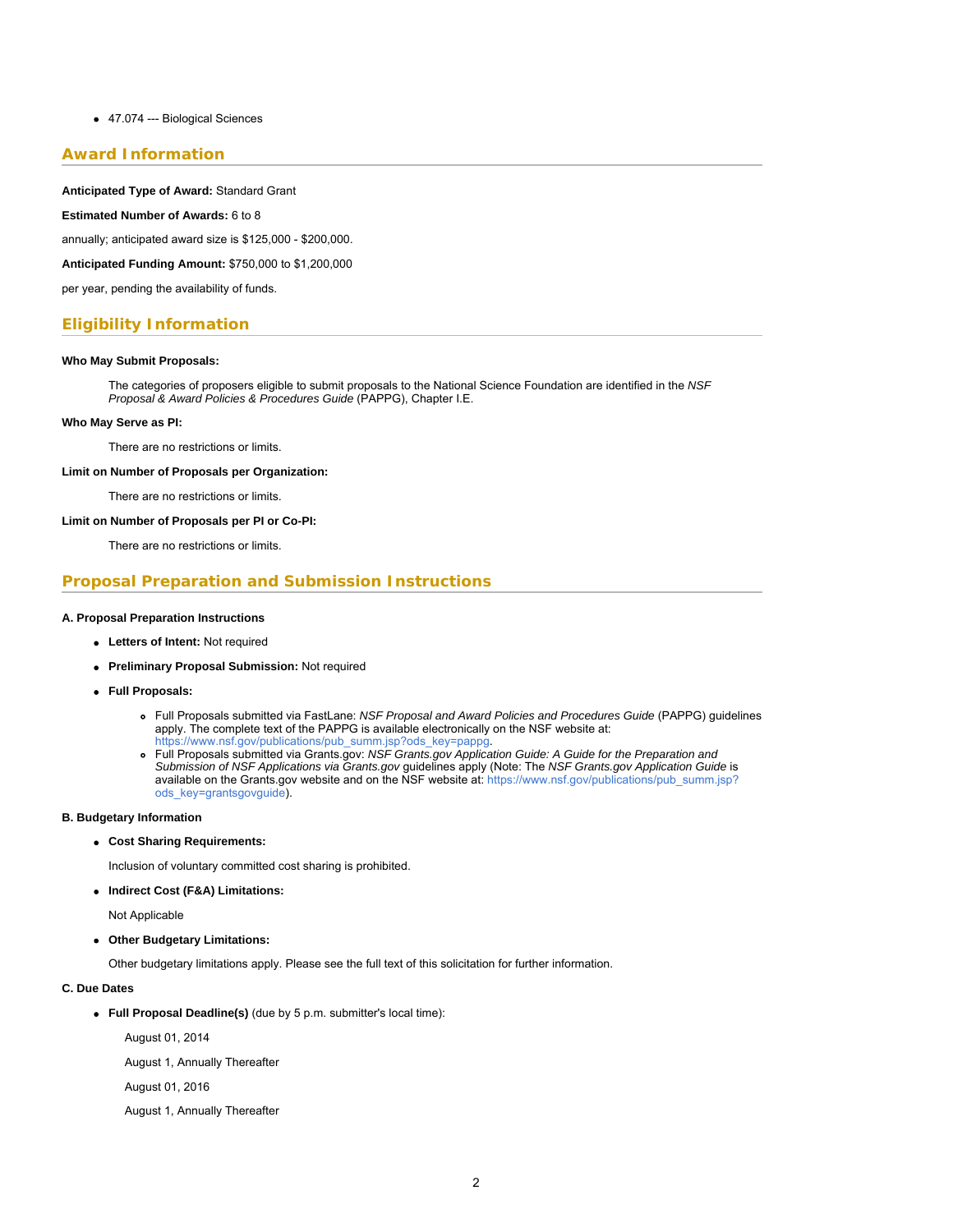### **Proposal Review Information Criteria**

#### **Merit Review Criteria:**

National Science Board approved criteria. Additional merit review considerations apply. Please see the full text of this solicitation for further information.

### **Award Administration Information**

#### **Award Conditions:**

Additional award conditions apply. Please see the full text of this solicitation for further information.

#### **Reporting Requirements:**

<span id="page-2-0"></span>Standard NSF reporting requirements apply.

### **TABLE OF CONTENTS**

- **[Summary of Program Requirements](#page-0-0)**
- I. **[Introduction](#page-2-1)**
- II. **[Program Description](#page-2-2)**
- III. **[Award Information](#page-3-0)**
- IV. **[Eligibility Information](#page-3-1)**

#### V. **[Proposal Preparation and Submission Instructions](#page-3-2)**

- A. [Proposal Preparation Instructions](#page-3-2)
- B. [Budgetary Information](#page-4-0)
- C. [Due Dates](#page-4-1)
- D. [FastLane/Grants.gov Requirements](#page-5-0)
- VI. **[NSF Proposal Processing and Review Procedures](#page-5-1)**
	- A. [Merit Review Principles and Criteria](#page-5-2)
	- B. [Review and Selection Process](#page-7-0)

#### VII. **[Award Administration Information](#page-7-1)**

- A. [Notification of the Award](#page-7-2)
- B. [Award Conditions](#page-7-3)
- C. [Reporting Requirements](#page-8-0)
- <span id="page-2-1"></span>VIII. **[Agency Contacts](#page-8-1)**
- IX. **[Other Information](#page-8-2)**

### **I. INTRODUCTION**

<span id="page-2-2"></span>All four clusters within the Division of Environmental Biology (Population and Community Ecology, Ecosystem Science, Evolutionary Processes, and Systematics and Biodiversity Science) encourage the submission of proposals aimed at synthesizing a body of longterm research. Support will be provided to produce an integrated product that is useful both to the scientific community and for the development of future work by the principal investigator(s).

### **II. PROGRAM DESCRIPTION**

Systematics and Biodiversity Science Synthesis is an essential component of scientific inquiry. Synthetic works—those that integrate information from numbers of studies—have historically been influential in describing the state of a field and in spawning new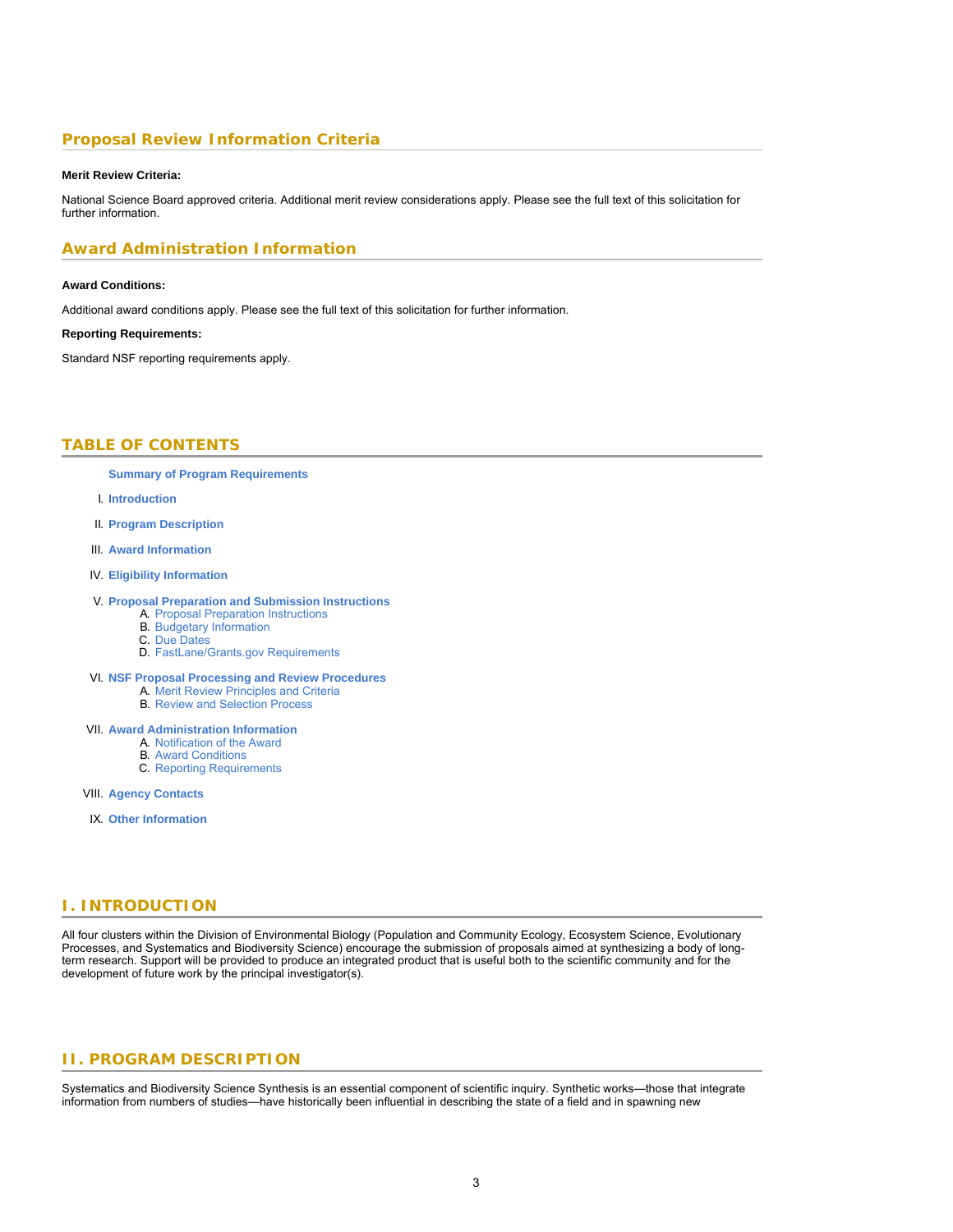knowledge, understanding, and research directions. To encourage synthetic studies, the Population and Community Ecology, Ecosystem Science, Evolutionary Processes, and Systematics and Biodiversity Science Clusters in the Division of Environmental Biology have established OPUS (Opportunities for Promoting Understanding through Synthesis).

OPUS supports investigators to synthesize the body of their research. OPUS awards target investigators who have, over time, produced important papers from a series of related research projects, but have not yet integrated that series in a single synthesis. OPUS will fund single or multiple investigators to synthesize the body of work they themselves have generated. Funds requesting support for the production of new data or for synthesizing other investigators' research are not appropriate.

Support will be provided for syntheses by investigators at mid-to-late career stages, as well as by those early enough in a career to produce unique, integrated insight useful both to the scientific community and to the development of the investigator's future work. In some areas, multiple investigators may have collaborated throughout the history of a series of research projects. In these cases, support would enable two or more scientists to work collaboratively on a synthesis. We expect OPUS awards to generate critical syntheses that will produce new, emergent insights that are more than the sum of their individual parts (e.g., individual research projects or a suite of publications). Efforts to summarize previous results will not be supported.

<span id="page-3-0"></span>OPUS projects generally result in one or more products reflecting the synthetic activities. Products have been diverse, including papers, monographs, software, websites, books, films, and artistic interpretations. Individuals contemplating submission of an OPUS proposal are encouraged to look at the [abstracts of previously funded research](https://www.nsf.gov/awardsearch/advancedSearchResult?ProgOrganization=08000000&BooleanElement=ANY&ProgRefCode=7565&BooleanRef=ANY&ActiveAwards=true&) to see what kinds of synthetic products have been supported.

### **III. AWARD INFORMATION**

The Clusters plan to make between 6-8 awards annually. We anticipate that individual awards will range from \$125,000 to \$200,000; the support available each year is between \$750,000 and \$1,200,000 depending on availability of funds and the quality of proposals received.

<span id="page-3-1"></span>These funds may be expended over a total of two years. Generally, OPUS funding will not be provided for the production of new data.

### **IV. ELIGIBILITY INFORMATION**

#### **Who May Submit Proposals:**

The categories of proposers eligible to submit proposals to the National Science Foundation are identified in the *NSF Proposal & Award Policies & Procedures Guide* (PAPPG), Chapter I.E.

#### **Who May Serve as PI:**

There are no restrictions or limits.

#### **Limit on Number of Proposals per Organization:**

There are no restrictions or limits.

#### <span id="page-3-2"></span>**Limit on Number of Proposals per PI or Co-PI:**

There are no restrictions or limits.

### **V. PROPOSAL PREPARATION AND SUBMISSION INSTRUCTIONS**

### **A. Proposal Preparation Instructions**

**Full Proposal Preparation Instructions**: Proposers may opt to submit proposals in response to this Program Solicitation via Grants.gov or via the NSF FastLane system.

Full proposals submitted via FastLane: Proposals submitted in response to this program solicitation should be prepared and submitted in accordance with the general guidelines contained in the *NSF Proposal & Award Policies & Procedures Guide* (PAPPG). The complete text of the PAPPG is available electronically on the NSF website at: [https://www.nsf.gov/publications/pub\\_summ.jsp?ods\\_key=pappg.](https://www.nsf.gov/publications/pub_summ.jsp?ods_key=pappg) Paper copies of the PAPPG may be obtained from the NSF Publications Clearinghouse, telephone (703) 292-7827 or by e-mail from [nsfpubs@nsf.gov](mailto:nsfpubs@nsf.gov). Proposers are reminded to identify this program solicitation number in the program solicitation block on the NSF Cover Sheet For Proposal to the National Science Foundation. Compliance with this requirement is critical to determining the relevant proposal processing guidelines. Failure to submit this information may delay processing.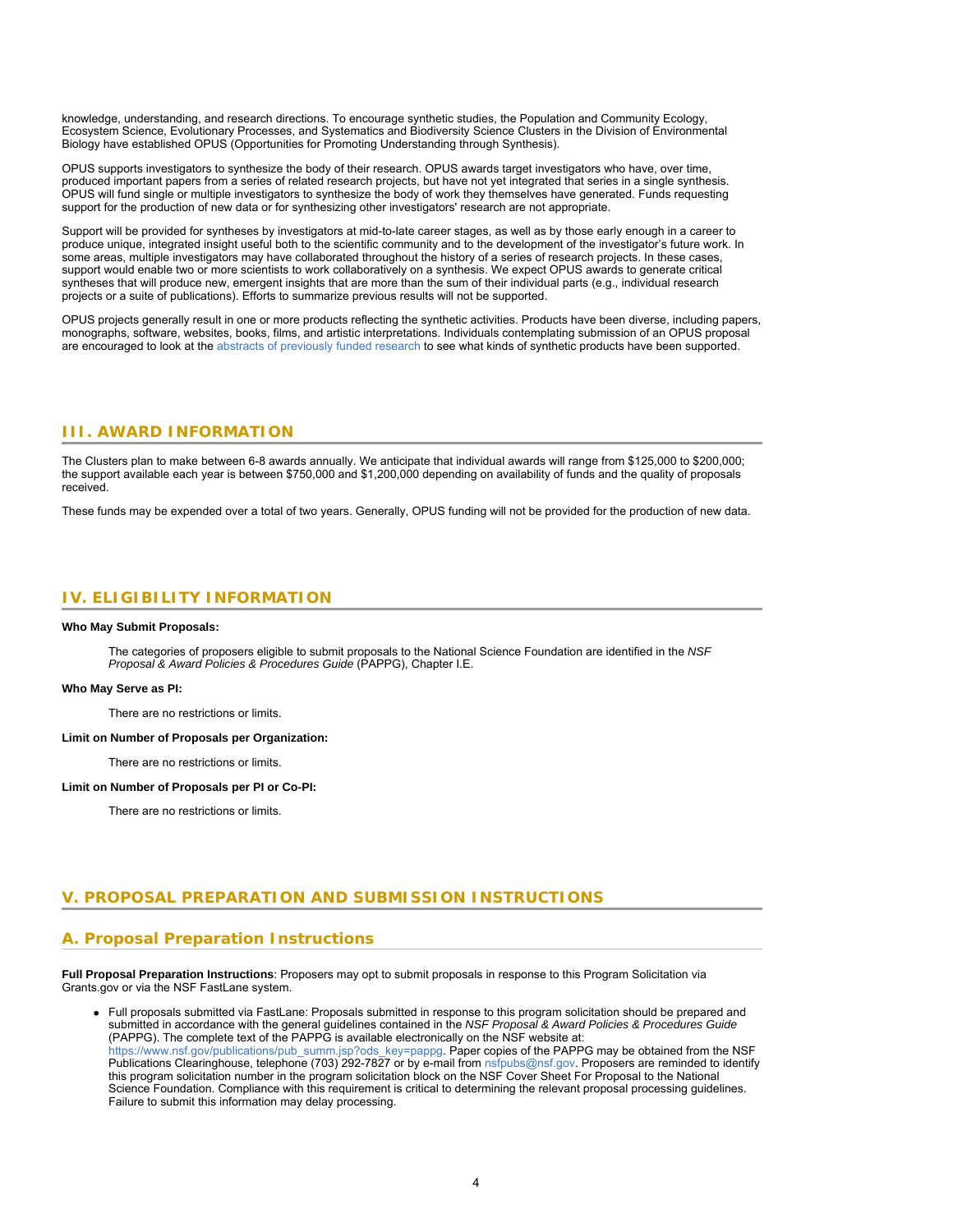<span id="page-4-1"></span>Full proposals submitted via Grants.gov: Proposals submitted in response to this program solicitation via Grants.gov should be prepared and submitted in accordance with the *NSF Grants.gov Application Guide: A Guide for the Preparation and Submission of NSF Applications via Grants.gov*. The complete text of the *NSF Grants.gov Application Guide* is available on the Grants.gov website and on the NSF website at: [\(https://www.nsf.gov/publications/pub\\_summ.jsp?](https://www.nsf.gov/publications/pub_summ.jsp?ods_key=grantsgovguide) [ods\\_key=grantsgovguide](https://www.nsf.gov/publications/pub_summ.jsp?ods_key=grantsgovguide)). To obtain copies of the Application Guide and Application Forms Package, click on the Apply tab on the Grants.gov site, then click on the Apply Step 1: Download a Grant Application Package and Application Instructions link and enter the funding opportunity number, (the program solicitation number without the NSF prefix) and press the Download Package button. Paper copies of the Grants.gov Application Guide also may be obtained from the NSF Publications Clearinghouse, telephone (703) 292-7827 or by e-mail from [nsfpubs@nsf.gov](mailto:nsfpubs@nsf.gov).

In determining which method to utilize in the electronic preparation and submission of the proposal, please note the following:

Collaborative Proposals. All collaborative proposals submitted as separate submissions from multiple organizations must be submitted via the NSF FastLane system. PAPPG Chapter II.D.3 provides additional information on collaborative proposals.

See PAPPG Chapter II.C.2 for guidance on the required sections of a full research proposal submitted to NSF. Please note that the proposal preparation instructions provided in this program solicitation may deviate from the PAPPG instructions.

The following instructions deviate from the PAPPG and NSF Grants.gov Application Guide:

- 1. The title of an OPUS proposal must begin with "OPUS:", followed by the substantive title.
- 2. An OPUS proposal must limit the Project Description to **ten** pages.
- 3. The Project Description must include:

a. Evidence of a series of related research projects that have resulted in merit-reviewed articles ("Core Articles") over a reasonably long period, but that have not been integrated in a single synthetic product. Where it is appropriate, this discussion should be incorporated into the section on Results of Prior NSF Support. It is not necessary to list references to these articles in the Project Description; however, references to the articles discussed **should** be listed as a separate group in the References Cited section (see below).

b. A specific plan for management of time. This plan should outline a process by which results and insights from accomplished work will be integrated into a synthesis. Funds requesting support for the generation of new experimental data or the synthesis of other investigators' research are not appropriate; and

c. Plans for a well-defined, widely accessible and disseminated product or products useful to current and future students and colleagues.

4. The References Cited section must include references to the articles discussed in #3 above, grouped separately under a heading labeled "Core Articles".

### <span id="page-4-0"></span>**B. Budgetary Information**

#### **Cost Sharing:**

Inclusion of voluntary committed cost sharing is prohibited.

#### **Other Budgetary Limitations:**

Requests may be for up to two years. Direct costs are limited to:

- 1. Up to a total of 6.5 months salary plus fringe benefits for the PI may be requested. (NOTE: This is **not** a yearly amount; that is, a total of 6.5 months salary plus fringe benefits may be requested for a period up to two years.) In cases where multiple investigators are involved, the total allowance of 6.5 months salary may be distributed among investigators.
- 2. Up to \$25,000 for direct costs other than PI salary plus fringe benefits.
- 3. In lieu of PI salary or in cases where investigators do not need a full 6.5 months of salary to carry out a synthesis, the equivalent amount of money may be requested to support students, technicians or others who can accomplish critical portions of the synthetic activities that lie beyond the PI's expertise. In such cases, funds for PI salary and technical or other support may be flexibly allocated but may not exceed the total of #1 and #2.
- 4. Funds to travel to a PI meeting at the NSF.

These funds may be expended over a total of two years.

### **C. Due Dates**

**Full Proposal Deadline(s)** (due by 5 p.m. submitter's local time):

August 01, 2014

August 1, Annually Thereafter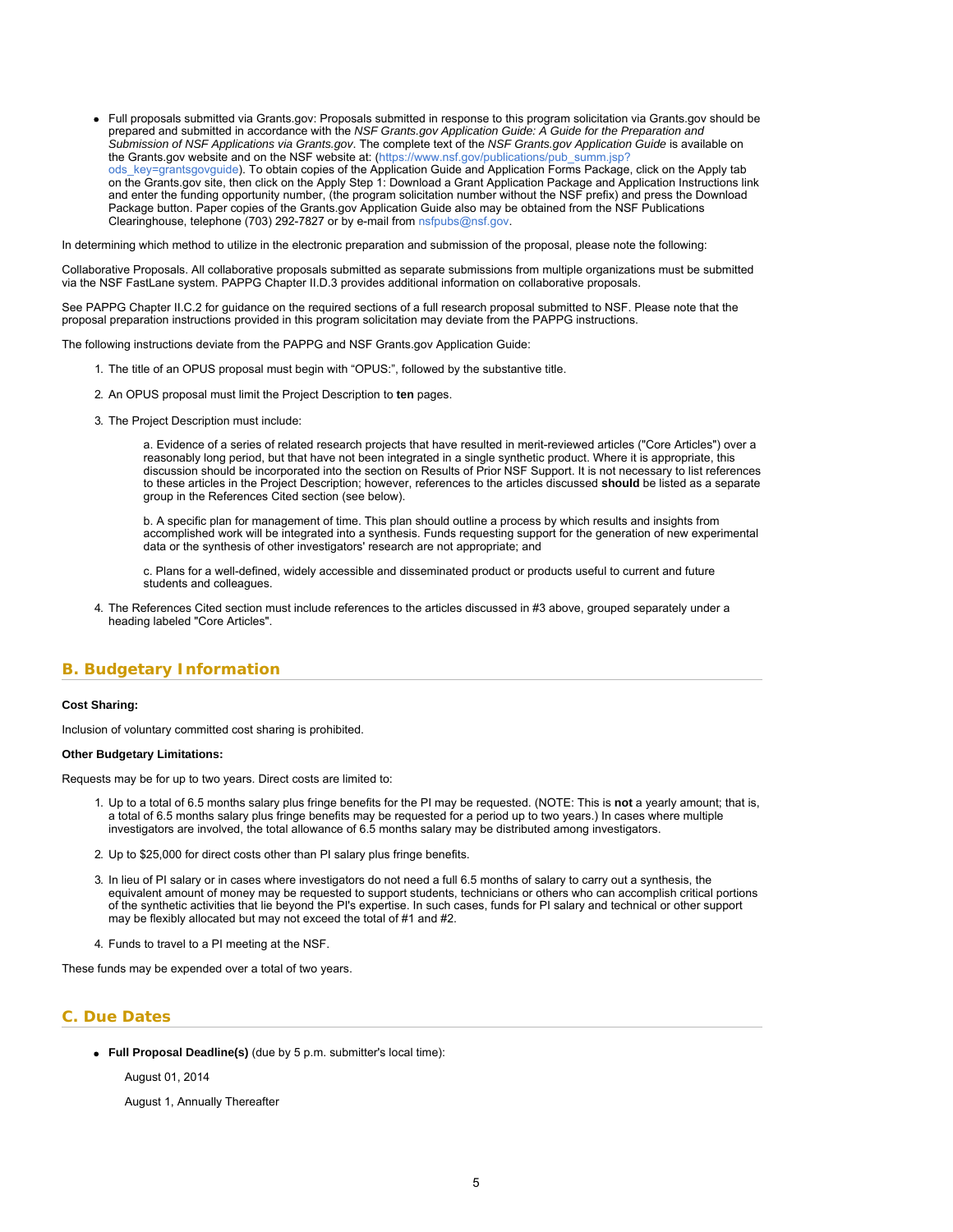August 01, 2016

August 1, Annually Thereafter

### <span id="page-5-0"></span>**D. FastLane/Grants.gov Requirements**

#### **For Proposals Submitted Via FastLane:**

To prepare and submit a proposal via FastLane, see detailed technical instructions available at: <https://www.fastlane.nsf.gov/a1/newstan.htm>. For FastLane user support, call the FastLane Help Desk at 1-800-673- 6188 or e-mail [fastlane@nsf.gov](mailto:fastlane@nsf.gov). The FastLane Help Desk answers general technical questions related to the use of the FastLane system. Specific questions related to this program solicitation should be referred to the NSF program staff contact(s) listed in Section VIII of this funding opportunity.

#### **For Proposals Submitted Via Grants.gov:**

Before using Grants.gov for the first time, each organization must register to create an institutional profile. Once registered, the applicant's organization can then apply for any federal grant on the Grants.gov website. Comprehensive information about using Grants.gov is available on the Grants.gov Applicant Resources webpage: [http://www.grants.gov/web/grants/applicants.html.](http://www.grants.gov/web/grants/applicants.html) In addition, the NSF Grants.gov Application Guide (see link in Section V.A) provides instructions regarding the technical preparation of proposals via Grants.gov. For Grants.gov user support, contact the Grants.gov Contact Center at 1-800-518-4726 or by email: [support@grants.gov.](mailto:support@grants.gov) The Grants.gov Contact Center answers general technical questions related to the use of Grants.gov. Specific questions related to this program solicitation should be referred to the NSF program staff contact(s) listed in Section VIII of this solicitation.

*Submitting the Proposal:* Once all documents have been completed, the Authorized Organizational Representative (AOR) must submit the application to Grants.gov and verify the desired funding opportunity and agency to which the application is submitted. The AOR must then sign and submit the application to Grants.gov. The completed application will be transferred to the NSF FastLane system for further processing.

<span id="page-5-1"></span>Proposers that submitted via FastLane are strongly encouraged to use FastLane to verify the status of their submission to NSF. For proposers that submitted via Grants.gov, until an application has been received and validated by NSF, the Authorized Organizational Representative may check the status of an application on Grants.gov. After proposers have received an e-mail notification from NSF, Research.gov should be used to check the status of an application.

### **VI. NSF PROPOSAL PROCESSING AND REVIEW PROCEDURES**

Proposals received by NSF are assigned to the appropriate NSF program for acknowledgement and, if they meet NSF requirements, for review. All proposals are carefully reviewed by a scientist, engineer, or educator serving as an NSF Program Officer, and usually by three to ten other persons outside NSF either as *ad hoc* reviewers, panelists, or both, who are experts in the particular fields represented by the proposal. These reviewers are selected by Program Officers charged with oversight of the review process. Proposers are invited to suggest names of persons they believe are especially well qualified to review the proposal and/or persons they would prefer not review the proposal. These suggestions may serve as one source in the reviewer selection process at the Program Officer's discretion. Submission of such names, however, is optional. Care is taken to ensure that reviewers have no conflicts of interest with the proposal. In addition, Program Officers may obtain comments from site visits before recommending final action on proposals. Senior NSF staff further review recommendations for awards. A flowchart that depicts the entire NSF proposal and award process (and associated timeline) is included in PAPPG Exhibit III-1.

A comprehensive description of the Foundation's merit review process is available on the NSF website at: [https://www.nsf.gov/bfa/dias/policy/merit\\_review/](https://www.nsf.gov/bfa/dias/policy/merit_review/).

Proposers should also be aware of core strategies that are essential to the fulfillment of NSF's mission, as articulated in *[Investing in](https://www.nsf.gov/publications/pub_summ.jsp?ods_key=nsf14043) [Science, Engineering, and Education for the Nation's Future: NSF Strategic Plan for 2014-2018](https://www.nsf.gov/publications/pub_summ.jsp?ods_key=nsf14043)*. These strategies are integrated in the program planning and implementation process, of which proposal review is one part. NSF's mission is particularly well-implemented through the integration of research and education and broadening participation in NSF programs, projects, and activities.

One of the strategic objectives in support of NSF's mission is to foster integration of research and education through the programs, projects, and activities it supports at academic and research institutions. These institutions must recruit, train, and prepare a diverse STEM workforce to advance the frontiers of science and participate in the U.S. technology-based economy. NSF's contribution to the national innovation ecosystem is to provide cutting-edge research under the guidance of the Nation's most creative scientists and engineers. NSF also supports development of a strong science, technology, engineering, and mathematics (STEM) workforce by investing in building the knowledge that informs improvements in STEM teaching and learning.

<span id="page-5-2"></span>NSF's mission calls for the broadening of opportunities and expanding participation of groups, institutions, and geographic regions that are underrepresented in STEM disciplines, which is essential to the health and vitality of science and engineering. NSF is committed to this principle of diversity and deems it central to the programs, projects, and activities it considers and supports.

### **A. Merit Review Principles and Criteria**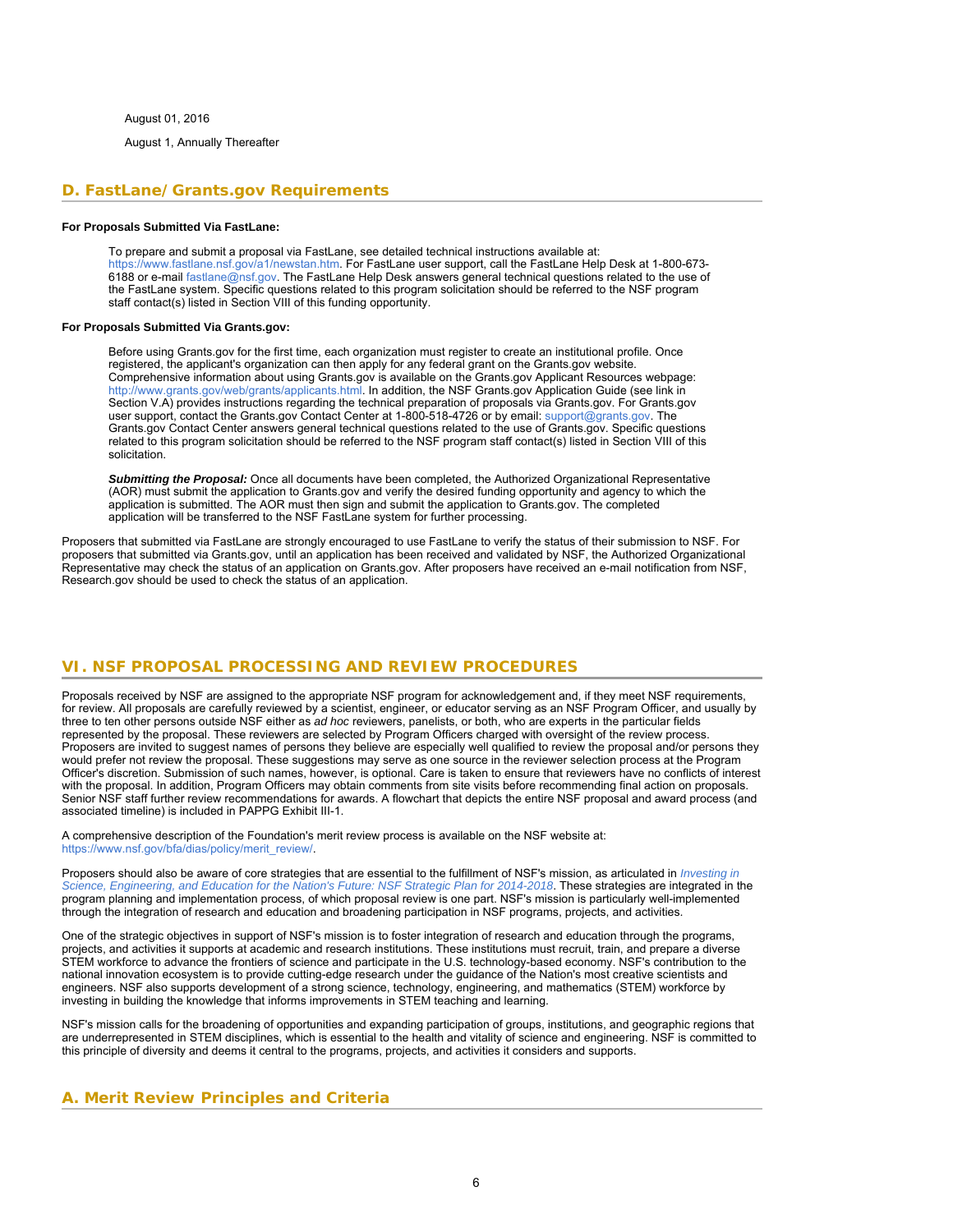The National Science Foundation strives to invest in a robust and diverse portfolio of projects that creates new knowledge and enables breakthroughs in understanding across all areas of science and engineering research and education. To identify which projects to support, NSF relies on a merit review process that incorporates consideration of both the technical aspects of a proposed project and its potential to contribute more broadly to advancing NSF's mission "to promote the progress of science; to advance the national health, prosperity, and welfare; to secure the national defense; and for other purposes." NSF makes every effort to conduct a fair, competitive, transparent merit review process for the selection of projects.

#### **1. Merit Review Principles**

These principles are to be given due diligence by PIs and organizations when preparing proposals and managing projects, by reviewers when reading and evaluating proposals, and by NSF program staff when determining whether or not to recommend proposals for funding and while overseeing awards. Given that NSF is the primary federal agency charged with nurturing and supporting excellence in basic research and education, the following three principles apply:

- All NSF projects should be of the highest quality and have the potential to advance, if not transform, the frontiers of knowledge.
- NSF projects, in the aggregate, should contribute more broadly to achieving societal goals. These "Broader Impacts" may be accomplished through the research itself, through activities that are directly related to specific research projects, or through activities that are supported by, but are complementary to, the project. The project activities may be based on previously established and/or innovative methods and approaches, but in either case must be well justified.
- Meaningful assessment and evaluation of NSF funded projects should be based on appropriate metrics, keeping in mind the likely correlation between the effect of broader impacts and the resources provided to implement projects. If the size of the activity is limited, evaluation of that activity in isolation is not likely to be meaningful. Thus, assessing the effectiveness of these activities may best be done at a higher, more aggregated, level than the individual project.

With respect to the third principle, even if assessment of Broader Impacts outcomes for particular projects is done at an aggregated level, PIs are expected to be accountable for carrying out the activities described in the funded project. Thus, individual projects should include clearly stated goals, specific descriptions of the activities that the PI intends to do, and a plan in place to document the outputs of those activities.

These three merit review principles provide the basis for the merit review criteria, as well as a context within which the users of the criteria can better understand their intent.

#### **2. Merit Review Criteria**

All NSF proposals are evaluated through use of the two National Science Board approved merit review criteria. In some instances, however, NSF will employ additional criteria as required to highlight the specific objectives of certain programs and activities.

The two merit review criteria are listed below. **Both** criteria are to be given **full consideration** during the review and decision-making processes; each criterion is necessary but neither, by itself, is sufficient. Therefore, proposers must fully address both criteria. (PAPPG Chapter II.C.2.d(i). contains additional information for use by proposers in development of the Project Description section of the proposal). Reviewers are strongly encouraged to review the criteria, including PAPPG Chapter II.C.2.d(i), prior to the review of a proposal.

When evaluating NSF proposals, reviewers will be asked to consider what the proposers want to do, why they want to do it, how they plan to do it, how they will know if they succeed, and what benefits could accrue if the project is successful. These issues apply both to the technical aspects of the proposal and the way in which the project may make broader contributions. To that end, reviewers will be asked to evaluate all proposals against two criteria:

- **Intellectual Merit:** The Intellectual Merit criterion encompasses the potential to advance knowledge; and
- **Broader Impacts:** The Broader Impacts criterion encompasses the potential to benefit society and contribute to the achievement of specific, desired societal outcomes.

The following elements should be considered in the review for both criteria:

- 1. What is the potential for the proposed activity to
	- a. Advance knowledge and understanding within its own field or across different fields (Intellectual Merit); and b. Benefit society or advance desired societal outcomes (Broader Impacts)?
- 2. To what extent do the proposed activities suggest and explore creative, original, or potentially transformative concepts?
- 3. Is the plan for carrying out the proposed activities well-reasoned, well-organized, and based on a sound rationale? Does the plan incorporate a mechanism to assess success?
- 4. How well qualified is the individual, team, or organization to conduct the proposed activities?
- 5. Are there adequate resources available to the PI (either at the home organization or through collaborations) to carry out the proposed activities?

Broader impacts may be accomplished through the research itself, through the activities that are directly related to specific research projects, or through activities that are supported by, but are complementary to, the project. NSF values the advancement of scientific knowledge and activities that contribute to achievement of societally relevant outcomes. Such outcomes include, but are not limited to: full participation of women, persons with disabilities, and underrepresented minorities in science, technology, engineering, and mathematics (STEM); improved STEM education and educator development at any level; increased public scientific literacy and public engagement with science and technology; improved well-being of individuals in society; development of a diverse, globally competitive STEM workforce; increased partnerships between academia, industry, and others; improved national security; increased economic competitiveness of the United States; and enhanced infrastructure for research and education.

Proposers are reminded that reviewers will also be asked to review the Data Management Plan and the Postdoctoral Researcher Mentoring Plan, as appropriate.

### **Additional Solicitation Specific Review Criteria**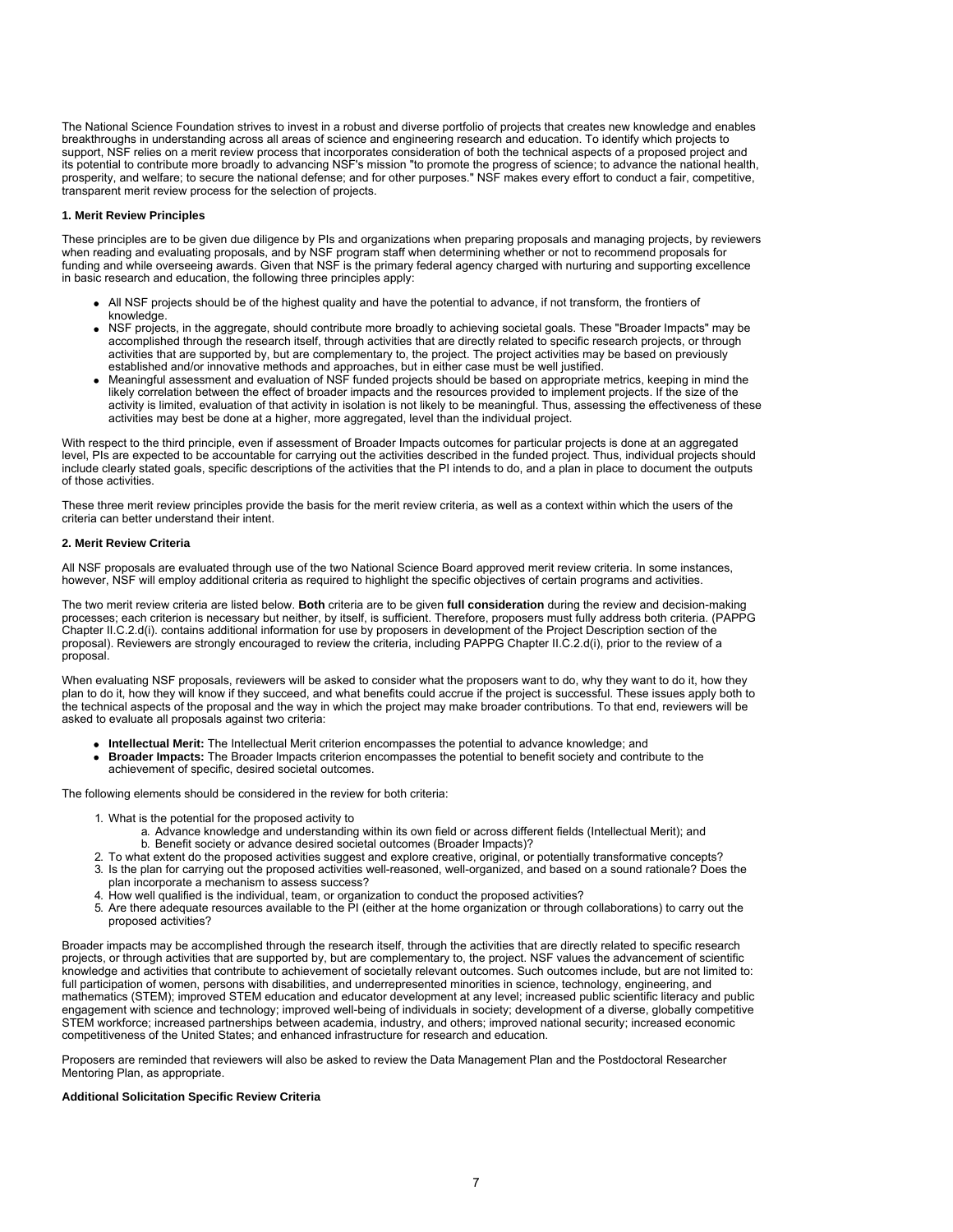Reviewers will be instructed to evaluate OPUS proposals using the following additional criteria:

- 1. Potential of the proposed activity to generate new understanding or a new research agenda as a result of synthetic analyses.
- 2. Broader impacts for OPUS proposals may differ somewhat from those of standard research proposals. A successful OPUS project may itself constitute a major broader impact if it generates new understanding or new research directions in a particular field. Student training, outreach, and other activities may be included as broader impacts but must involve aspects of the proposed synthesis.

### <span id="page-7-0"></span>**B. Review and Selection Process**

Proposals submitted in response to this program solicitation will be reviewed by Ad hoc Review and/or Panel Review.

Reviewers will be asked to evaluate proposals using two National Science Board approved merit review criteria and, if applicable, additional program specific criteria. A summary rating and accompanying narrative will generally be completed and submitted by each reviewer and/or panel. The Program Officer assigned to manage the proposal's review will consider the advice of reviewers and will formulate a recommendation.

After scientific, technical and programmatic review and consideration of appropriate factors, the NSF Program Officer recommends to the cognizant Division Director whether the proposal should be declined or recommended for award. NSF strives to be able to tell applicants whether their proposals have been declined or recommended for funding within six months. Large or particularly complex proposals or proposals from new awardees may require additional review and processing time. The time interval begins on the deadline or target date, or receipt date, whichever is later. The interval ends when the Division Director acts upon the Program Officer's recommendation.

After programmatic approval has been obtained, the proposals recommended for funding will be forwarded to the Division of Grants and Agreements for review of business, financial, and policy implications. After an administrative review has occurred, Grants and Agreements Officers perform the processing and issuance of a grant or other agreement. Proposers are cautioned that only a Grants and Agreements Officer may make commitments, obligations or awards on behalf of NSF or authorize the expenditure of funds. No commitment on the part of NSF should be inferred from technical or budgetary discussions with a NSF Program Officer. A Principal Investigator or organization that makes financial or personnel commitments in the absence of a grant or cooperative agreement signed by the NSF Grants and Agreements Officer does so at their own risk.

<span id="page-7-1"></span>Once an award or declination decision has been made, Principal Investigators are provided feedback about their proposals. In all cases, reviews are treated as confidential documents. Verbatim copies of reviews, excluding the names of the reviewers or any reviewer-identifying information, are sent to the Principal Investigator/Project Director by the Program Officer. In addition, the proposer will receive an explanation of the decision to award or decline funding.

### <span id="page-7-2"></span>**VII. AWARD ADMINISTRATION INFORMATION**

### **A. Notification of the Award**

Notification of the award is made to *the submitting organization* by a Grants Officer in the Division of Grants and Agreements. Organizations whose proposals are declined will be advised as promptly as possible by the cognizant NSF Program administering the program. Verbatim copies of reviews, not including the identity of the reviewer, will be provided automatically to the Principal Investigator. (See Section VI.B. for additional information on the review process).

### <span id="page-7-3"></span>**B. Award Conditions**

An NSF award consists of: (1) the award notice, which includes any special provisions applicable to the award and any numbered amendments thereto; (2) the budget, which indicates the amounts, by categories of expense, on which NSF has based its support (or otherwise communicates any specific approvals or disapprovals of proposed expenditures); (3) the proposal referenced in the award notice; (4) the applicable award conditions, such as Grant General Conditions (GC-1)\*; or Research Terms and Conditions\* and (5) any announcement or other NSF issuance that may be incorporated by reference in the award notice. Cooperative agreements also are administered in accordance with NSF Cooperative Agreement Financial and Administrative Terms and Conditions (CA-FATC) and the applicable Programmatic Terms and Conditions. NSF awards are electronically signed by an NSF Grants and Agreements Officer and transmitted electronically to the organization via e-mail.

\*These documents may be accessed electronically on NSF's Website at [https://www.nsf.gov/awards/managing/award\\_conditions.jsp?](https://www.nsf.gov/awards/managing/award_conditions.jsp?org=NSF) [org=NSF.](https://www.nsf.gov/awards/managing/award_conditions.jsp?org=NSF) Paper copies may be obtained from the NSF Publications Clearinghouse, telephone (703) 292-7827 or by e-mail from [nsfpubs@nsf.gov.](mailto:nsfpubs@nsf.gov)

More comprehensive information on NSF Award Conditions and other important information on the administration of NSF awards is contained in the NSF *Proposal & Award Policies & Procedures Guide* (PAPPG) Chapter VII, available electronically on the NSF Website at [https://www.nsf.gov/publications/pub\\_summ.jsp?ods\\_key=pappg](https://www.nsf.gov/publications/pub_summ.jsp?ods_key=pappg).

### **Special Award Conditions:**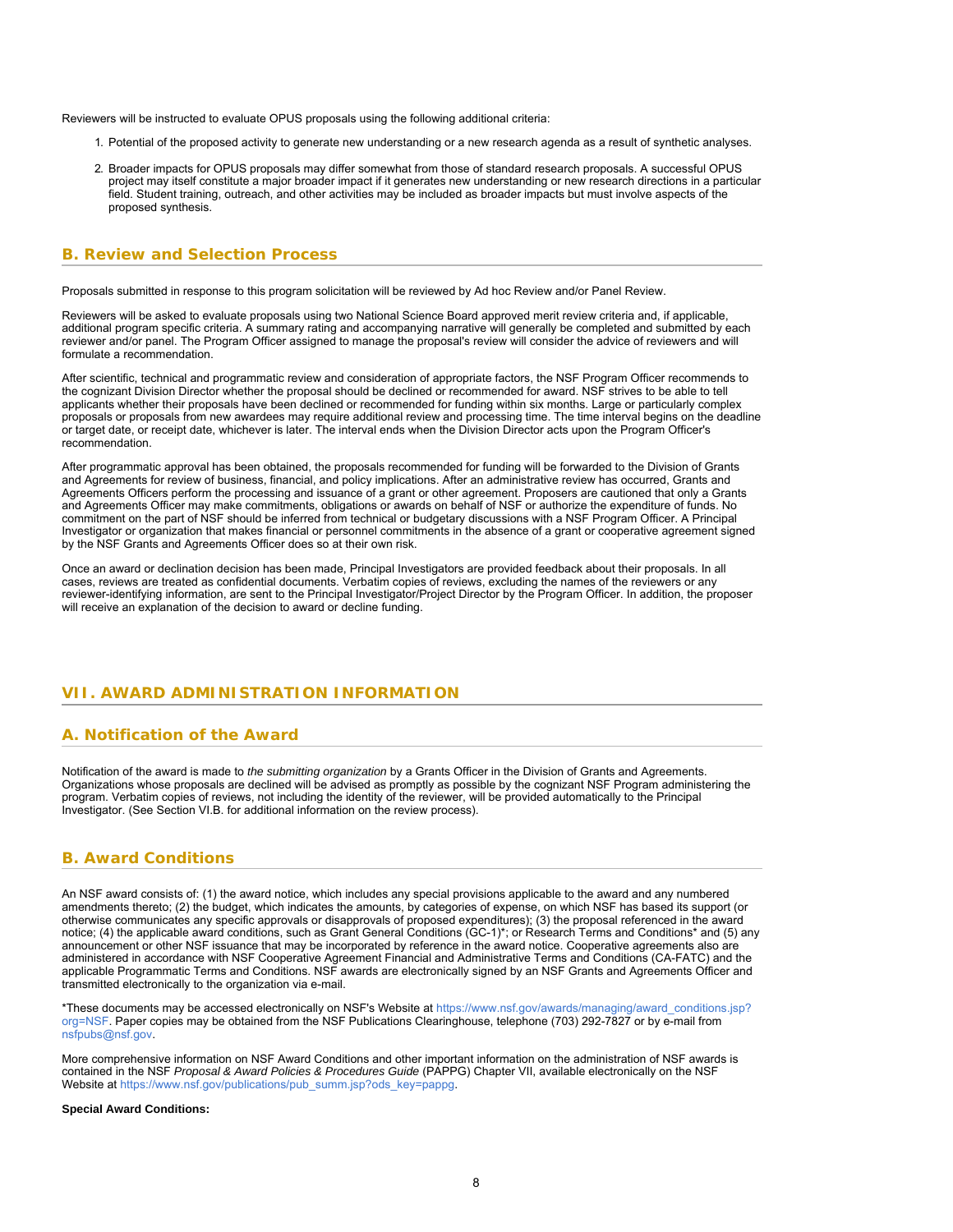<span id="page-8-0"></span>Investigators receiving OPUS awards will be required to attend a PI meeting that will be held at NSF sometime in 2018. Funds to support travel to and attendance at this meeting should be included in the requested budget.

### **C. Reporting Requirements**

For all multi-year grants (including both standard and continuing grants), the Principal Investigator must submit an annual project report to the cognizant Program Officer no later than 90 days prior to the end of the current budget period. (Some programs or awards require submission of more frequent project reports). No later than 120 days following expiration of a grant, the PI also is required to submit a final project report, and a project outcomes report for the general public.

Failure to provide the required annual or final project reports, or the project outcomes report, will delay NSF review and processing of any future funding increments as well as any pending proposals for all identified PIs and co-PIs on a given award. PIs should examine the formats of the required reports in advance to assure availability of required data.

PIs are required to use NSF's electronic project-reporting system, available through Research.gov, for preparation and submission of annual and final project reports. Such reports provide information on accomplishments, project participants (individual and organizational), publications, and other specific products and impacts of the project. Submission of the report via Research.gov constitutes certification by the PI that the contents of the report are accurate and complete. The project outcomes report also must be prepared and submitted using Research.gov. This report serves as a brief summary, prepared specifically for the public, of the nature and outcomes of the project. This report will be posted on the NSF website exactly as it is submitted by the PI.

<span id="page-8-1"></span>More comprehensive information on NSF Reporting Requirements and other important information on the administration of NSF awards is contained in the *NSF Proposal & Award Policies & Procedures Guide* (PAPPG) Chapter VII, available electronically on the NSF Website at [https://www.nsf.gov/publications/pub\\_summ.jsp?ods\\_key=pappg](https://www.nsf.gov/publications/pub_summ.jsp?ods_key=pappg).

### **VIII. AGENCY CONTACTS**

*Please note that the program contact information is current at the time of publishing. See program website for any updates to the points of contact.*

General inquiries regarding this program should be made to:

- Maria J. Gonzalez, telephone: (703) 292-2994, email: [mgonzale@nsf.gov](mailto:mgonzale@nsf.gov)
- Colette St. Mary, telephone: (703) 292-4659, email: [cstmary@nsf.gov](mailto:cstmary@nsf.gov)

For questions related to the use of FastLane, contact:

FastLane Help Desk, telephone: 1-800-673-6188; e-mail: [fastlane@nsf.gov](mailto:fastlane@nsf.gov).

<span id="page-8-2"></span>For questions relating to Grants.gov contact:

Grants.gov Contact Center: If the Authorized Organizational Representatives (AOR) has not received a confirmation message from Grants.gov within 48 hours of submission of application, please contact via telephone: 1-800-518-4726; e-mail: [support@grants.gov.](mailto:support@grants.gov)

### **IX. OTHER INFORMATION**

The NSF website provides the most comprehensive source of information on NSF Directorates (including contact information), programs and funding opportunities. Use of this website by potential proposers is strongly encouraged. In addition, "NSF Update" is an information-delivery system designed to keep potential proposers and other interested parties apprised of new NSF funding opportunities and publications, important changes in proposal and award policies and procedures, and upcoming NSF [Grants](https://www.nsf.gov/bfa/dias/policy/outreach.jsp) [Conferences](https://www.nsf.gov/bfa/dias/policy/outreach.jsp). Subscribers are informed through e-mail or the user's Web browser each time new publications are issued that match their identified interests. "NSF Update" also is available on [NSF's website](https://www.nsf.gov/cgi-bin/goodbye?https://public.govdelivery.com/accounts/USNSF/subscriber/new?topic_id=USNSF_179).

Grants.gov provides an additional electronic capability to search for Federal government-wide grant opportunities. NSF funding opportunities may be accessed via this mechanism. Further information on Grants.gov may be obtained at [http://www.grants.gov](http://www.grants.gov/).

### **ABOUT THE NATIONAL SCIENCE FOUNDATION**

The National Science Foundation (NSF) is an independent Federal agency created by the National Science Foundation Act of 1950, as amended (42 USC 1861-75). The Act states the purpose of the NSF is "to promote the progress of science; [and] to advance the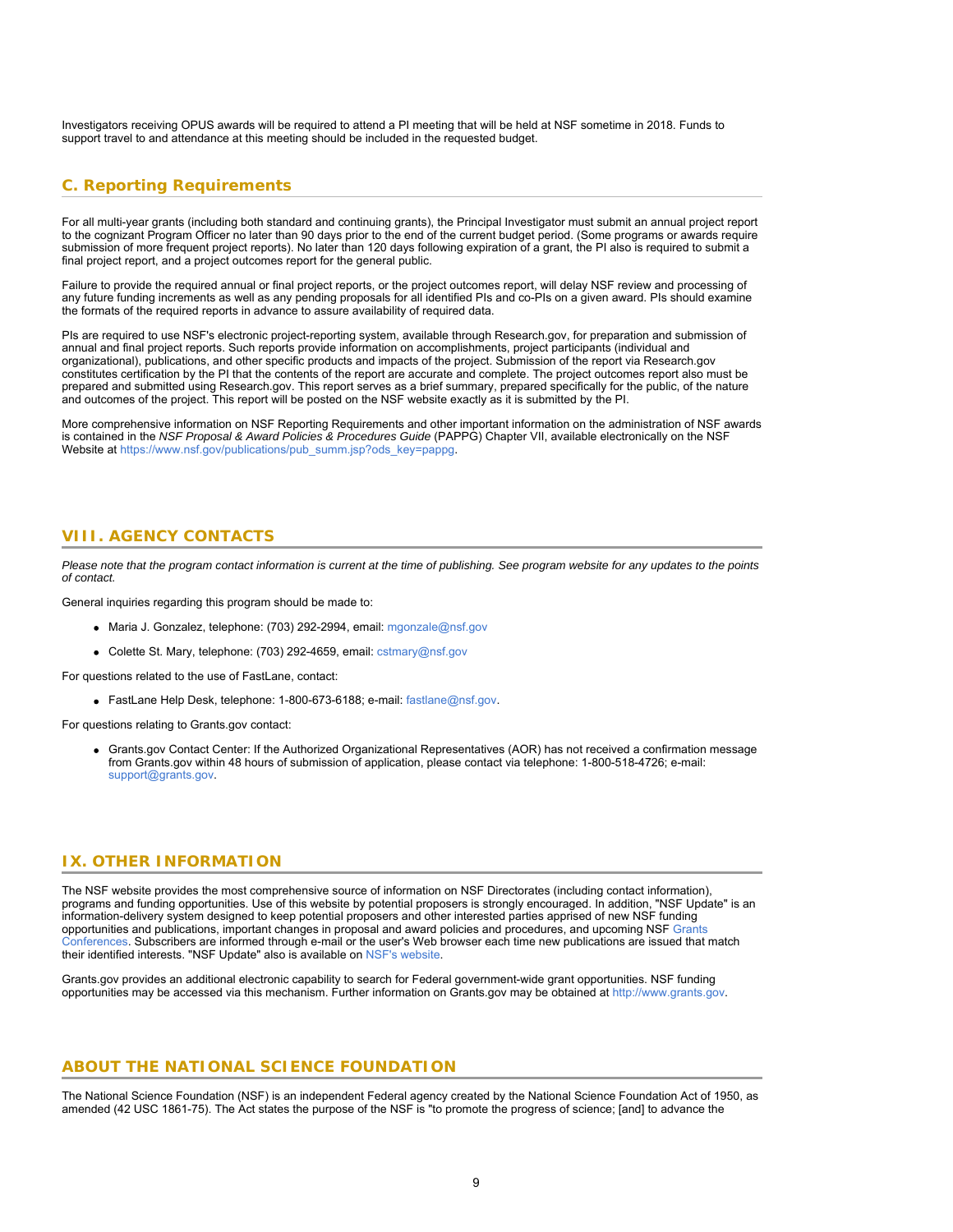national health, prosperity, and welfare by supporting research and education in all fields of science and engineering."

NSF funds research and education in most fields of science and engineering. It does this through grants and cooperative agreements to more than 2,000 colleges, universities, K-12 school systems, businesses, informal science organizations and other research organizations throughout the US. The Foundation accounts for about one-fourth of Federal support to academic institutions for basic research.

NSF receives approximately 55,000 proposals each year for research, education and training projects, of which approximately 11,000 are funded. In addition, the Foundation receives several thousand applications for graduate and postdoctoral fellowships. The agency operates no laboratories itself but does support National Research Centers, user facilities, certain oceanographic vessels and Arctic and Antarctic research stations. The Foundation also supports cooperative research between universities and industry, US participation in international scientific and engineering efforts, and educational activities at every academic level.

*Facilitation Awards for Scientists and Engineers with Disabilities* (FASED) provide funding for special assistance or equipment to enable persons with disabilities to work on NSF-supported projects. See the *NSF Proposal & Award Policies & Procedures Guide* Chapter II.E.6 for instructions regarding preparation of these types of proposals.

The National Science Foundation has Telephonic Device for the Deaf (TDD) and Federal Information Relay Service (FIRS) capabilities that enable individuals with hearing impairments to communicate with the Foundation about NSF programs, employment or general information. TDD may be accessed at (703) 292-5090 and (800) 281-8749, FIRS at (800) 877-8339.

The National Science Foundation Information Center may be reached at (703) 292-5111.

The National Science Foundation promotes and advances scientific progress in the United States by competitively awarding grants and cooperative agreements for research and education in the sciences, mathematics, and engineering.

To get the latest information about program deadlines, to download copies of NSF publications, and to access abstracts of awards, visit the NSF Website at [https://www.nsf.gov](file:///R|/Accessworkspace/pubs/2014/nsf14559/s//www.nsf.gov/)

| Location:                                              | 4201 Wilson Blvd. Arlington, VA 22230 |  |  |  |  |  |
|--------------------------------------------------------|---------------------------------------|--|--|--|--|--|
| • For General Information<br>(NSF Information Center): | (703) 292-5111                        |  |  |  |  |  |
| • TDD (for the hearing-impaired):                      | (703) 292-5090                        |  |  |  |  |  |
| • To Order Publications or Forms:                      |                                       |  |  |  |  |  |
| Send an e-mail to:                                     | nsfpubs@nsf.gov                       |  |  |  |  |  |
| or telephone:                                          | (703) 292-7827                        |  |  |  |  |  |
| • To Locate NSF Employees:                             | (703) 292-5111                        |  |  |  |  |  |

### **PRIVACY ACT AND PUBLIC BURDEN STATEMENTS**

The information requested on proposal forms and project reports is solicited under the authority of the National Science Foundation Act of 1950, as amended. The information on proposal forms will be used in connection with the selection of qualified proposals; and project reports submitted by awardees will be used for program evaluation and reporting within the Executive Branch and to Congress. The information requested may be disclosed to qualified reviewers and staff assistants as part of the proposal review process; to proposer institutions/grantees to provide or obtain data regarding the proposal review process, award decisions, or the administration of awards; to government contractors, experts, volunteers and researchers and educators as necessary to complete assigned work; to other government agencies or other entities needing information regarding applicants or nominees as part of a joint application review process, or in order to coordinate programs or policy; and to another Federal agency, court, or party in a court or Federal administrative proceeding if the government is a party. Information about Principal Investigators may be added to the Reviewer file and used to select potential candidates to serve as peer reviewers or advisory committee members. See Systems of Records, [NSF-50,](https://www.nsf.gov/policies/SOR_PA_NSF-50_Principal_Investigator_Proposal_File.pdf) "Principal Investigator/Proposal File and Associated Records," 69 Federal Register 26410 (May 12, 2004), and [NSF-51](https://www.nsf.gov/policies/SOR_PA_NSF-51_Reviewer_Proposal_File.pdf), "Reviewer/Proposal File and Associated Records," 69 Federal Register 26410 (May 12, 2004). Submission of the information is voluntary. Failure to provide full and complete information, however, may reduce the possibility of receiving an award.

An agency may not conduct or sponsor, and a person is not required to respond to, an information collection unless it displays a valid Office of Management and Budget (OMB) control number. The OMB control number for this collection is 3145-0058. Public reporting burden for this collection of information is estimated to average 120 hours per response, including the time for reviewing instructions. Send comments regarding the burden estimate and any other aspect of this collection of information, including suggestions for reducing this burden, to:

Suzanne H. Plimpton Reports Clearance Officer Office of the General Counsel National Science Foundation Arlington, VA 22230